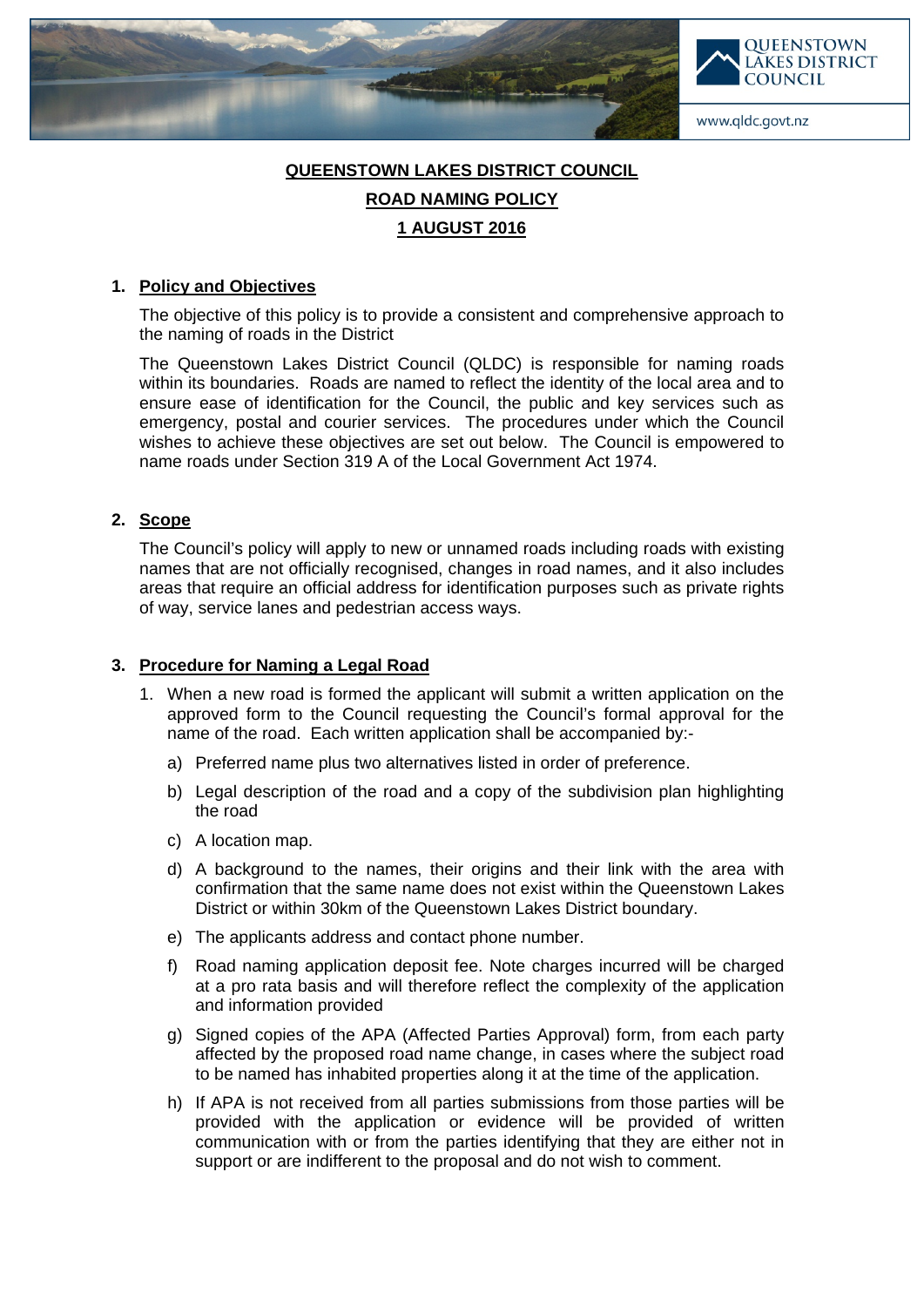

- 2. The Council receives the application and checks the suitability of the preferred and alternative names against its Policy.
- 3. If in accordance with policy it is approved by a Council officer. If not in accordance with the policy it will go to Property Sub Committee, Wanaka Community Board or full Council for approval.
- 4. The Council approves, declines or amends the name for the road by way of a formal resolution of the appropriate Council committee or Council Officer.
- 5. The Council advises the applicant in writing of the Council's decision.
- 6. If the Council approves the name of the road, the Council will require the applicant to erect street signs showing the name of the road. All costs associated with the creation and erection of such signs are borne by the applicant, and such signs shall be erected as soon as practicable after the date of the Council's decision. The sign must conform to Council's street sign specification**.**
- 7. Immediately after the Council approves the name of any road, the Council will advise the Electoral Office, Land Information NZ, Valuation NZ, Quotable Value, NZ Post, Council's rating and GIS departments and all emergency services in the area of the name of the road.
- 8. Council's subdivision engineers will ensure that the road naming process is completed and the signs installed before the Section 224C certificate is prepared for issue. Performance bonds are not acceptable.

# **4. Procedure for Naming of Private Roads and Rights of Ways**

Names for private roads and rights of way must be submitted for consideration on the approved form and will go through the same process as for legal roads. The approved name will then be recorded in Council's GIS system and flagged as a private road or right of way. The street sign must have the word "Private" under the street name and the applicant is required to pay for the signage. (Refer to the Signs Bylaw for exact specifications).

# **Rights of Ways**

Where more than five allotments are served by a private right of way the council requires the ROW be named, and numbered accordingly. The name of the right of way must be submitted to Council for approval following the process set out above.

Where five or less allotments are served by a private right of way the ROW may be officially named following the procedures set out in this policy.

#### **5. Guidelines for the selection of new road names.**

- 1. There must not be another street named the same in the Queenstown Lakes District emergency services area or within 30km of the QLDC district boundary.
- 2. Identical names or homophones in the District or within 30km of the District boundary, will not be accepted. If the road name consists of more than one word (excluding the suffix) then the significant part of the word must not be the same as the significant part of any other road name i.e. Coronet Peak Road and Peak View Ridge are fine, but Coronet Peak Road and Coronet Drive would not be accepted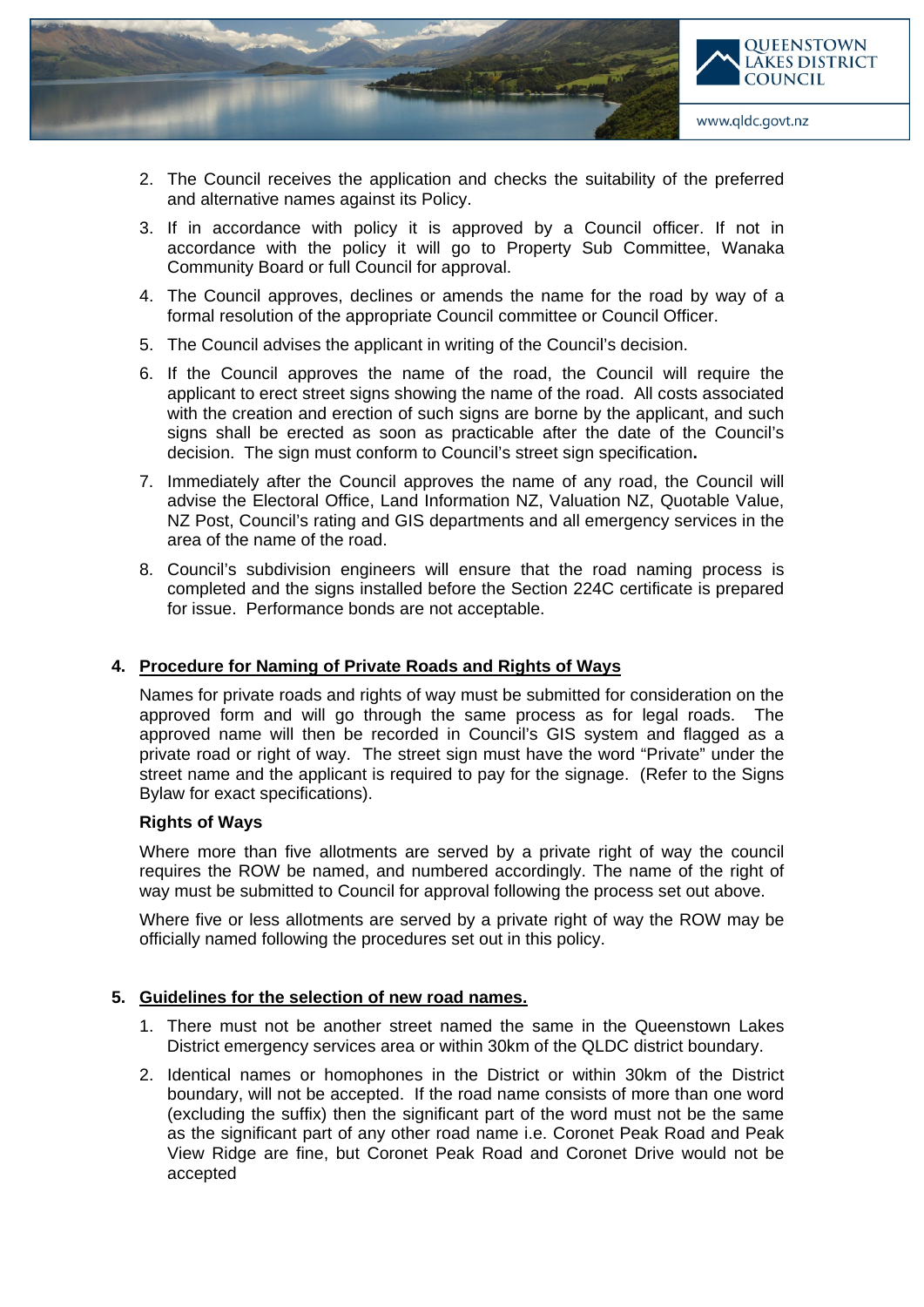

3. The name has significant local content or meaning. The name should reflect one of the following:

#### **a) Common or established theme**

Where more that one road is being created in a subdivision, a common theme is recommended for the names. If a naming theme is already established in a suburb, the names for that suburb should remain consistent with that theme.

#### **b) Historical Person or Event**

The name of a notable person or event from early history should ideally have a local association with the area.

#### **c) Significant feature**

It is appropriate to name a road after a significant feature in the area (for example, geographical feature, landscape, flora, or fauna). Naming after features which do not exist in the area should be avoided (for example, naming after native trees or plants that are not evident in the area or views that cannot be identified).

#### **d) Traditional or appropriate Maori name**

If the name suggested is a Maori name, then the name will have to be checked by the applicant with Southern and Otago Runanga to ensure that it is not offensive to manawhenua and Maori and is appropriate, spelt correctly and interpreted correctly. There is no formal requirement to check a Maori name, however a Maori road or street name will not be considered unless the following have been consulted with:

1. Kai Tahu ki Otago Ltd (KTKO Ltd) (Otago Iwi)

2.Te Ao Marama Incorporated (Southern Iwi)

It is also a courtesy to consult with local whanau.

#### **e) Personal name for special service**

This can be for conservation, sport, community service or other sphere of activity with local association which can be duly recognised. Naming after persons living or recently deceased should generally be avoided and will not be considered unless that person has made a noteworthy contribution to that locality.

- 4. Names should be easy to spell and pronounce and have an appropriate meaning.
- 5. The name should not be considered to be in poor taste or likely to cause offence.
- 6. Full names may only be used where the name is of a reasonable length and the first name needs to be used to correctly identify the individual being commemorated. Full names that are longer than 15 letters (including the space between the names, but not including the "road type") will not usually be considered.
- 7. The end name for the roadway should be the one that most accurately reflects the type of roadway that it is. A list of accepted end names and meanings for these names is included with Council's list of available street end names. .
- 8. A name can also be taken off Council's list of street names if it is appropriate for that area. This list will be given out with application forms.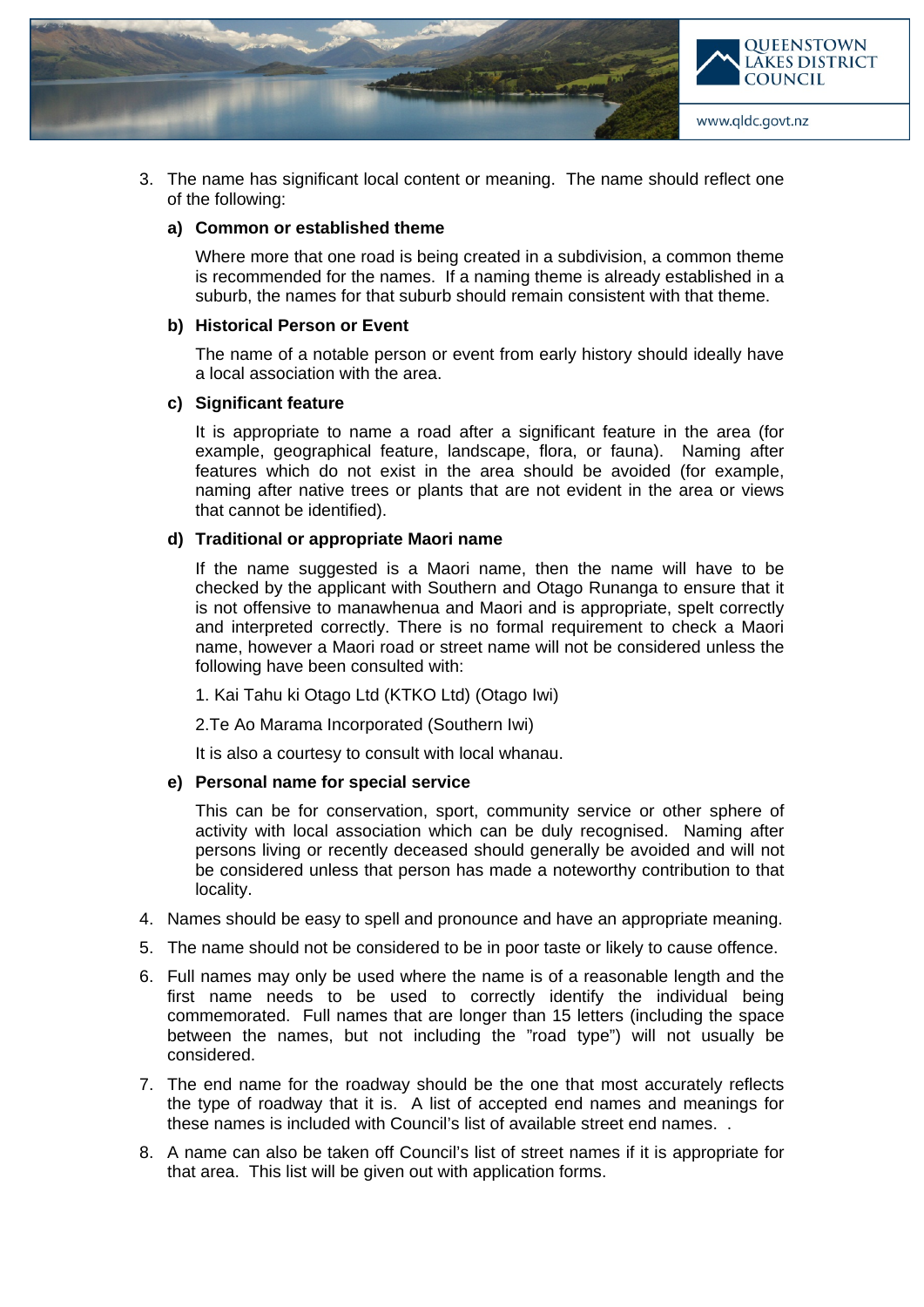



## **6. Councils List of Street Names**

There is a list of names which have been accepted by Council that the applicant can utilise if it falls within the policy. These names have come from:

- **E** war memorials in the district.
- **nominations from individuals or societies.**
- surveyed and named streets which have never been formed.

# **7. Costs / Fees for Road Naming Applications**

The cost of processing different types of road naming applications will be set by Council from time to time. The rate charged will be for administration support as outlined in the QLDC Fees and Charges schedule found by following the link below.

[http://www.qldc.govt.nz/assets/Uploads/Forms/Resource-Consents/Resource-](http://www.qldc.govt.nz/assets/Uploads/Forms/Resource-Consents/Resource-Consent-Engineering-Initial-Fees-and-Other-Charges.pdf)[Consent-Engineering-Initial-Fees-and-Other-Charges.pdf](http://www.qldc.govt.nz/assets/Uploads/Forms/Resource-Consents/Resource-Consent-Engineering-Initial-Fees-and-Other-Charges.pdf)